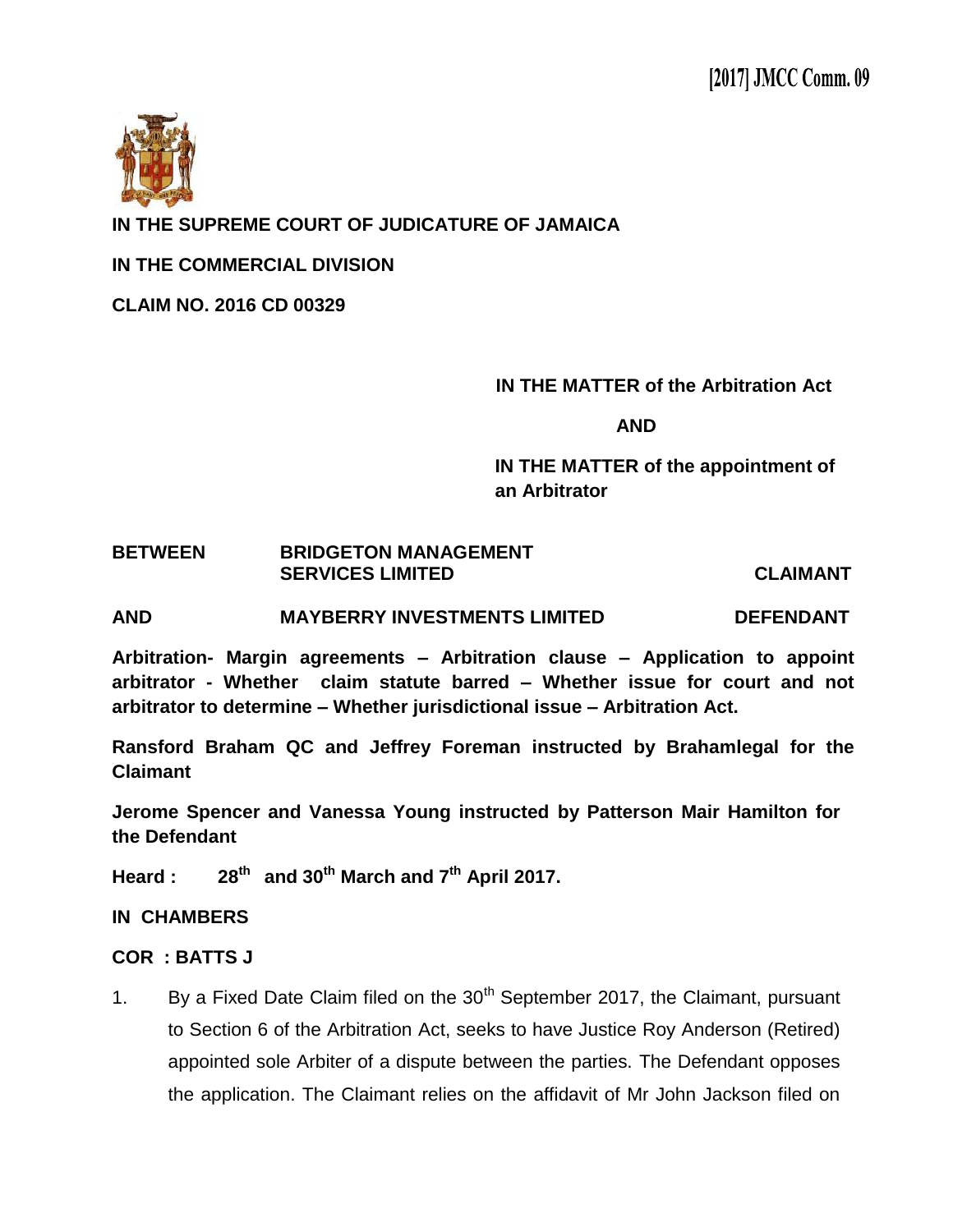the 30<sup>th</sup> September 2017 whilst the Defendant filed an affidavit of Mrs Vanessa Young on the  $16<sup>th</sup>$  February 2017. There were however no issues of fact for my determination. Each party filed written submissions and authorities; each was also allowed to make oral submissions before me.

- 2. Having carefully considered the authorities cited it is clear to me that the Claimant must prevail in this application. I shall state my reasons for this conclusion without a too detailed reference to the arguments presented.. In so doing I intend no disrespect to counsel whose urgings were well researched and consequently of great assistance.
- 3. The dispute between the parties concern contracts which are called "margin agreements". The details of which thankfully I need not go into for the purpose of this decision. Suffice it to say that margin agreements relate to monetary investments in securities. One party is allowed to borrow against the value of eligible securities provided the investment / deposit is retained at a certain level The interest charged on the amounts borrowed is called the margin rate. In this matter there is a difference of opinion between the parties as to whether the appropriate investment/deposit was maintained, the interest to be paid, whether the circumstances for payment of interest arose and how that interest is to be calculated ,among other things. This dispute continued for several years and the exchange of correspondence exhibited attests to that.
- 4. The Claimant and Defendant agree that both margin agreements contain arbitration clauses. The wording in each is similar, but not identical, to that in the other. I will therefore quote both of them.

The 2004 agreement:

:

**"The undersigned agrees, and by carrying an account for the undersigned you agree, that all controversies which may arise between us concerning any transaction or the construction, performance or**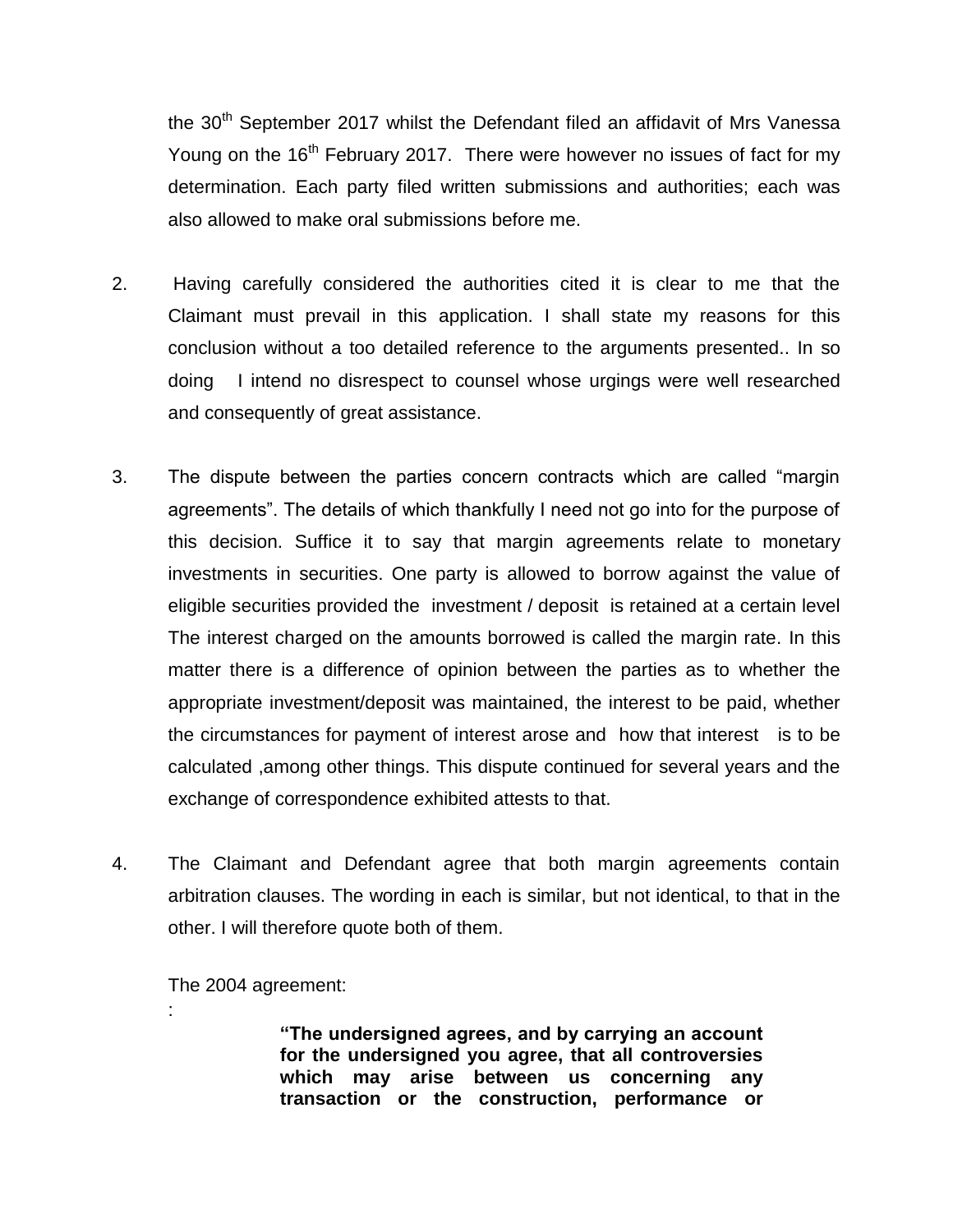**breach of this or any other agreement between us, whether entered into prior, on or subsequent to the date hereof, shall be determined by arbitration. Arbitration is final and binding on all parties."**

The 2006 agreement:

**"The undersigned agrees, and by carrying an account for the undersigned, Mayberry agrees, that all disputes, differences or controversies which may arise between us concerning any transaction or the construction, performance or breach of this or any other agreement between us, whether entered into prior, on or subsequent to the date hereof, shall be determined by arbitration. The choice of Arbitrator shall be in the first instance chosen from a panel of three persons by Mayberry from whom the undersigned shall select one."** 

- 5. There is no dispute that the Claimant has called on the Defendant in the manner required to satisfy section 6 of the Arbitration Act. The relevant notices are attached as Exhibits JJ5 to the affidavit of Mr John Jackson.
- 6. The Defendant's objection to an order pursuant to section 6 is one which they term "jurisdictional". It is alleged that the, or any alleged, breach of contract by their client is now barred by statute of limitation. It is submitted that it is therefore an exercise in futility to appoint an arbitrator. In any event, contends the Defendant, an arbitrator cannot be asked to determine issues related to his own jurisdiction. Therefore, since the question whether or not the claim is time barred will in this case turn on whether the parties had entered into a settlement agreement, the issue is not a matter for the arbitrator. Finally, the Defendant also submitted that section 6 of the Arbitration Act is not mandatory and that, in the circumstances of this case, I should exercise my discretion and decline to appoint an arbitrator.
- 7. The Defendant, in its written submissions, cited authority on the applicable limitation period. I did not understand the Claimant to take issue with that aspect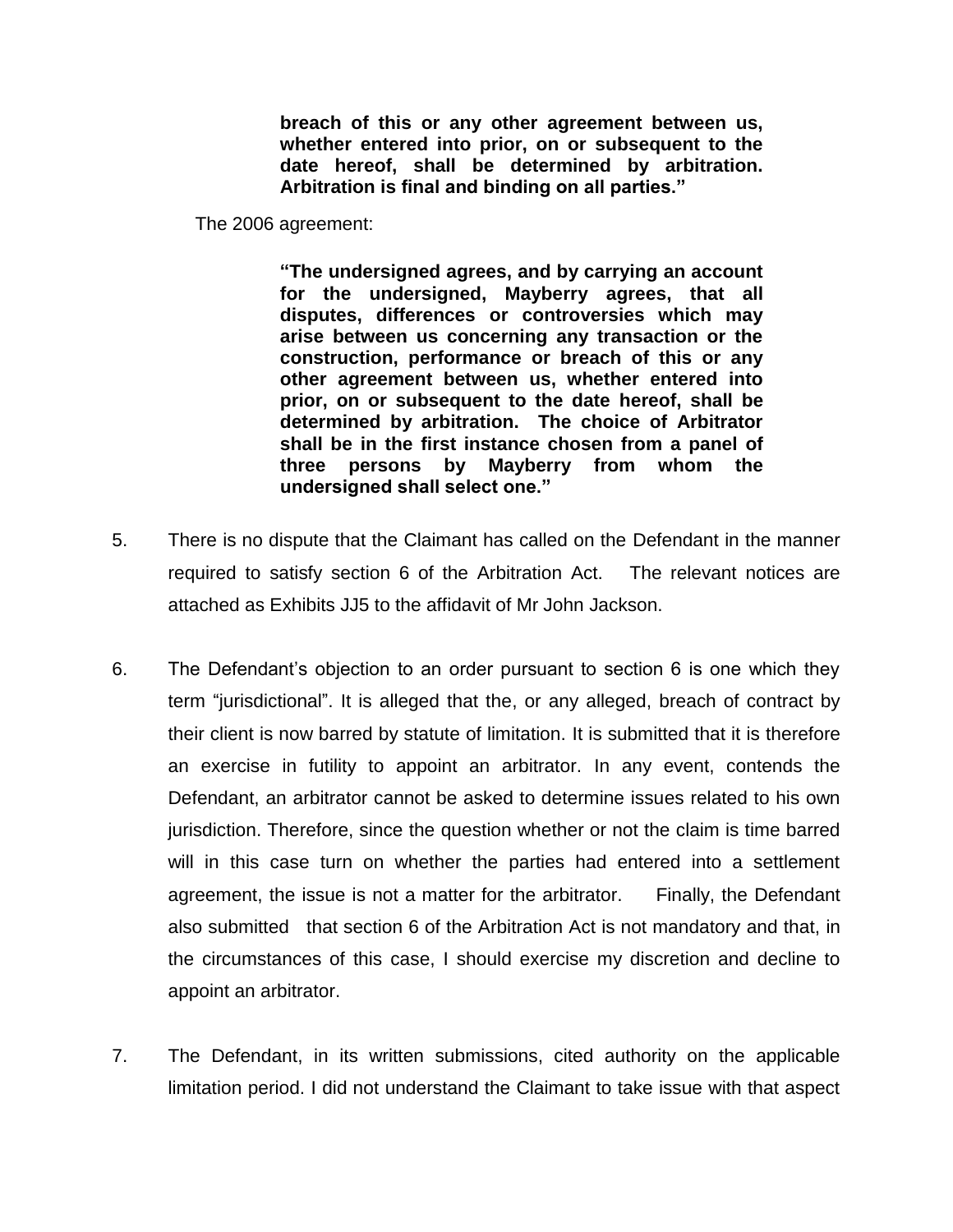before me. Rather the learned Queens Counsel focused on the terms of the relevant arbitration clause. The agreement of 2004 referenced "*all controversies*". That of 2006 applied to "all *disputes differences or controversies*". Both Clauses applied to "*any transaction or the construction performance or breach of this or any other agreement between us whether entered into prior*, on *or subsequent to the date hereof*". Counsel submitted that a limitation of actions defence is one which may be (and ought to be) taken before the arbitrator in the course of the arbitration. He referenced correspondence between the parties and contended that the parties had arrived at a settlement agreement or accord as to how the disputed rates and/or their computation was to be treated. This latter agreement, he contends, is now breached hence the need for referral to arbitration. Insofar as the arbitration clause governs future agreements, it can be applied to the later settlement agreement.

- 8. I agree with counsel for the Claimant. On a true construction of the relevant arbitration clause, the parties intended it to apply to disputes in relation to the particular margin agreement as well as in relation to any other agreement. Manifestly this must also include an agreement to settle disputes arising out of the agreement which contains the arbitration clause. The Limitation Of Actions Act does not go to jurisdiction. It is trite law that if not pleaded a court can proceed to hear and determine a matter even if the relevant limitation period has passed. It is a statutory defence that is waived if not taken. If the defence is raised before the arbitrator it will therefore be for him to decide, as a mixed question of law and fact, whether the claim is time barred. It will be in the context of making that determination that the arbitrator may be required to consider if the subsequent exchange of correspondence created a new arrangement, agreement or acknowledgement.
- 9. The situation before me is, I think, clearly distinguishable from that in the authorities relied on by the Defendant. **Mustill's "Law and Practice of Commercial Arbitration**" **second edition** ,relied on by the Defendant, states the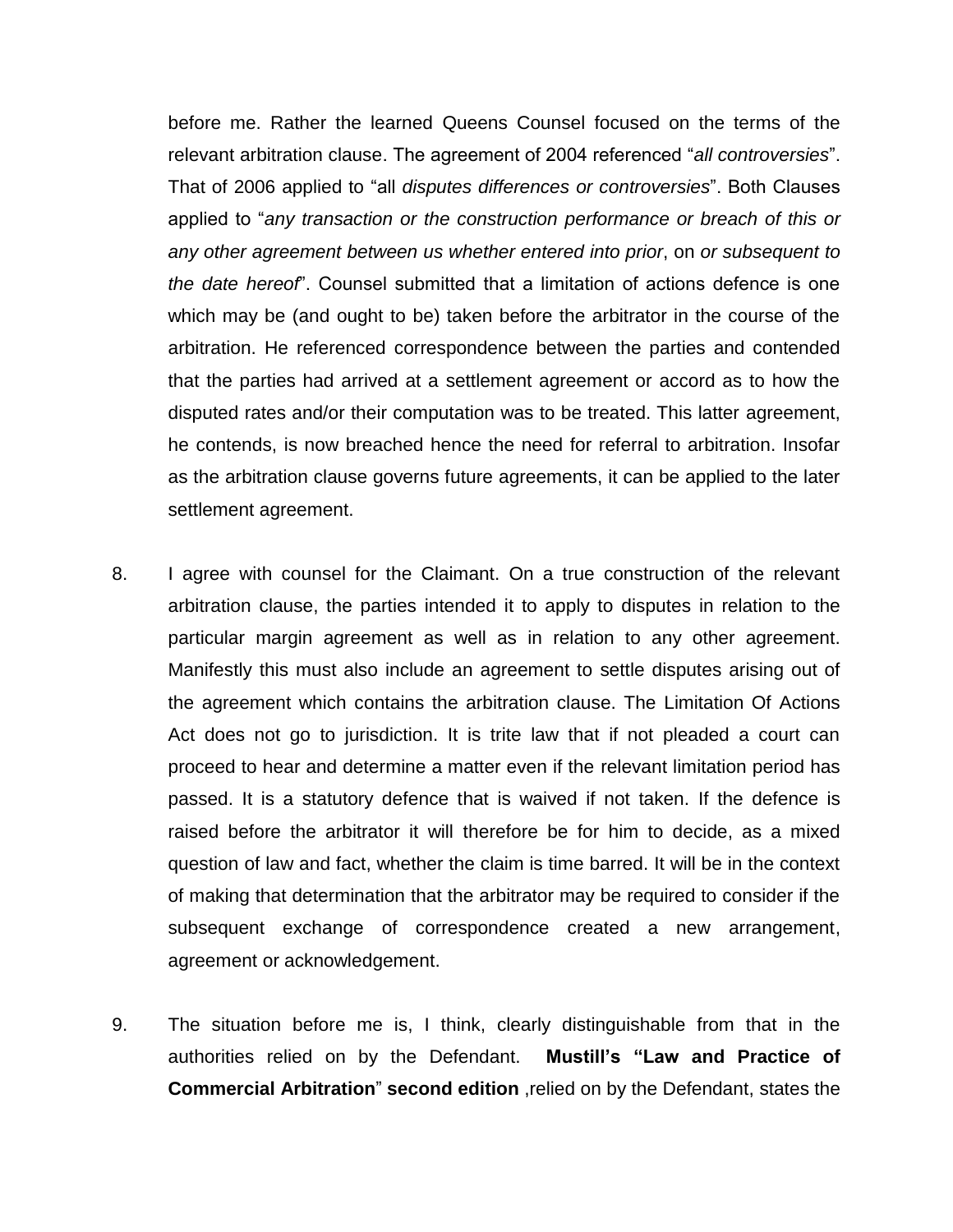applicable principle correctly at page 114: *"Just as an arbitrator cannot make a binding award as to the existence of a contract which, if it does exist, is the source of his authority to act ,so also does he lack the power to make a binding decision as to the existence of the facts which are said to found his jurisdiction".*  In the case at bar there is no challenge to the terms or existence of the arbitration clause. The arbitrator will not therefore be called upon to determine the existence of the clause or facts related to its existence.

- 10. Defendant's counsel relied also on **Goldsack v Shore [1950] KB Div 708.**  However, the dicta at page 712, must be read in the light of the issue before the court**.** The case concerned the **Agricultural Holdings Act 1948 (UK).**That statute stated that certain issues were to be referred to arbitration. The English Court of Appeal was, by this decision, reaffirming that it will always be the responsibility of courts to construe legislation. Therefore, the question whether an agreement fell to be referred to arbitration under the Act was for the court and not the arbitrator. The Defendant also relied on dicta at page 276 in **Attorney**-**General for Manitoba v Kelly and others [1922] 1 AC 268**. In that case the court had given judgment and referred issues, related to the quantification of damages, to an umpire. The question their lordships in the Judicial Committee of The Privy Council had to decide was whether the umpire had exceeded his jurisdiction when determining the loss. It was, the court decided, not for the umpire to decide what was the extent of his jurisdiction. I find the case, with respect, to be of little assistance in the matter I have to decide.
- 11. In this matter, there is no doubt or confusion as to the extent of the intended arbitrator's jurisdiction. The clause says he is to determine all disputes present and future with respect to the existing agreement and any others to be entered into. Whether or not the claim is barred by statute of limitation will be a matter, if the Defendant takes the point, for the arbitrator to decide. This may necessitate a decision, as a matter of mixed law and fact, whether the correspondence established an acknowledgment or whether there was an accord and satisfaction or a settlement agreement. If there is a settlement agreement, and a dispute as